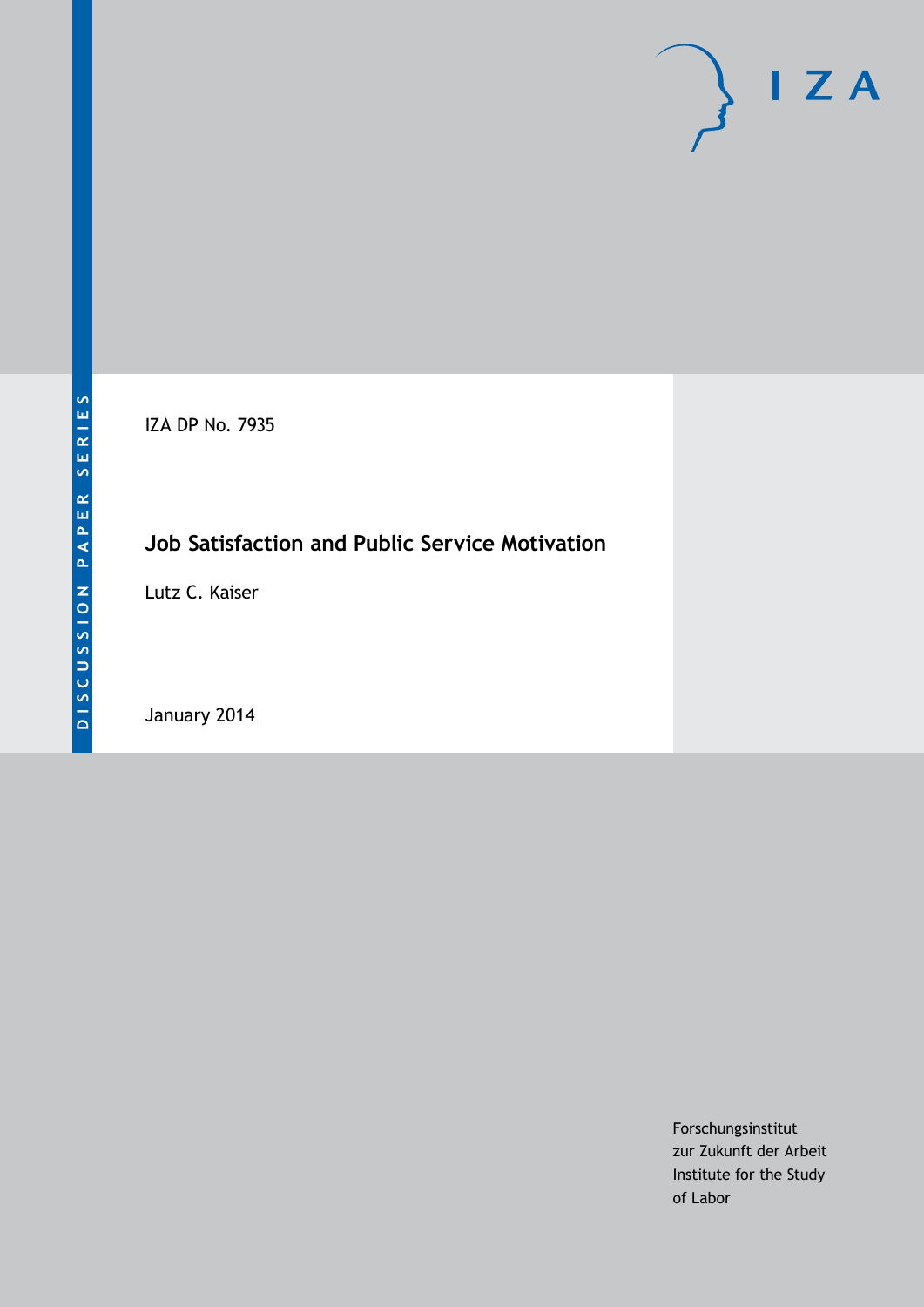# **Job Satisfaction and Public Service Motivation**

**Lutz C. Kaiser**

*North Rhine-Westphalia University of Applied Sciences for Public Administration, DIW and IZA*

## Discussion Paper No. 7935 January 2014

IZA

P.O. Box 7240 53072 Bonn **Germany** 

Phone: +49-228-3894-0 Fax: +49-228-3894-180 E-mail: [iza@iza.org](mailto:iza@iza.org)

Any opinions expressed here are those of the author(s) and not those of IZA. Research published in this series may include views on policy, but the institute itself takes no institutional policy positions. The IZA research network is committed to the IZA Guiding Principles of Research Integrity.

The Institute for the Study of Labor (IZA) in Bonn is a local and virtual international research center and a place of communication between science, politics and business. IZA is an independent nonprofit organization supported by Deutsche Post Foundation. The center is associated with the University of Bonn and offers a stimulating research environment through its international network, workshops and conferences, data service, project support, research visits and doctoral program. IZA engages in (i) original and internationally competitive research in all fields of labor economics, (ii) development of policy concepts, and (iii) dissemination of research results and concepts to the interested public.

IZA Discussion Papers often represent preliminary work and are circulated to encourage discussion. Citation of such a paper should account for its provisional character. A revised version may be available directly from the author.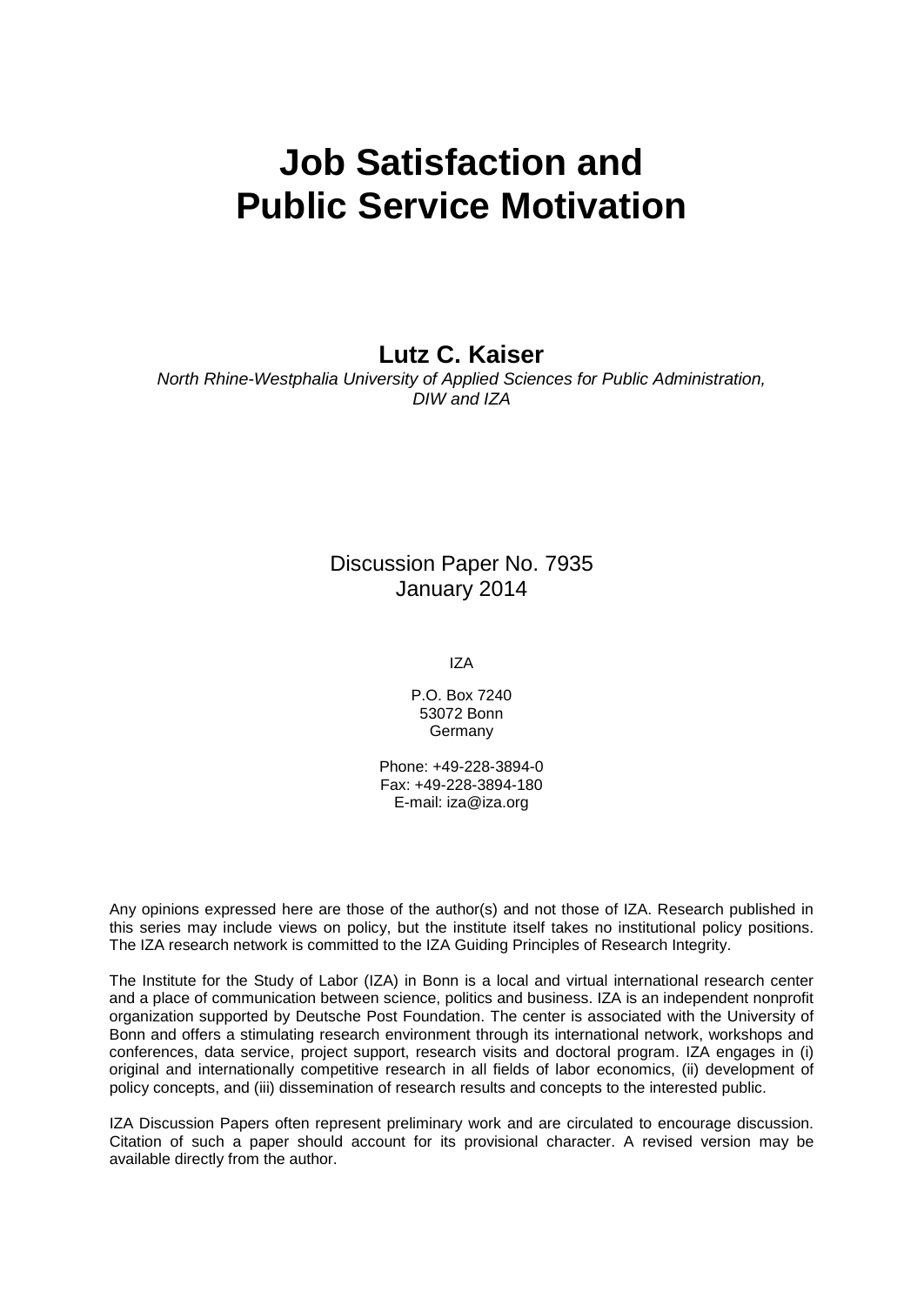IZA Discussion Paper No. 7935 January 2014

## **ABSTRACT**

## **Job Satisfaction and Public Service Motivation**

Based on a unique case study-dataset, the paper analyses job satisfaction and public service motivation in Germany. A special issue of the investigation is related to the evaluation of performance pay scales that were introduced some years ago to German public employees within the frame of fostering New Public Management. The findings display a general dominance of intrinsic motivators. Additionally, this kind of motivators plays an important role with regard to building up and keeping job satisfaction in the public sector. Further results display the transferability of competences, autonomy, regular appraisal interviews and productivity feedback as factors incorporating a positive significance in terms of job satisfaction.

JEL Classification: J28, J45

Keywords: job satisfaction, public service motivation, performance pay scales, HR-management

Corresponding author:

Lutz C. Kaiser North Rhine-Westphalia University of Applied Sciences for Public Administration Thürmchenswall 48-54 50668 Köln Germany E-mail: [lutz.kaiser@fhoev.nrw.de](mailto:lutz.kaiser@fhoev.nrw.de)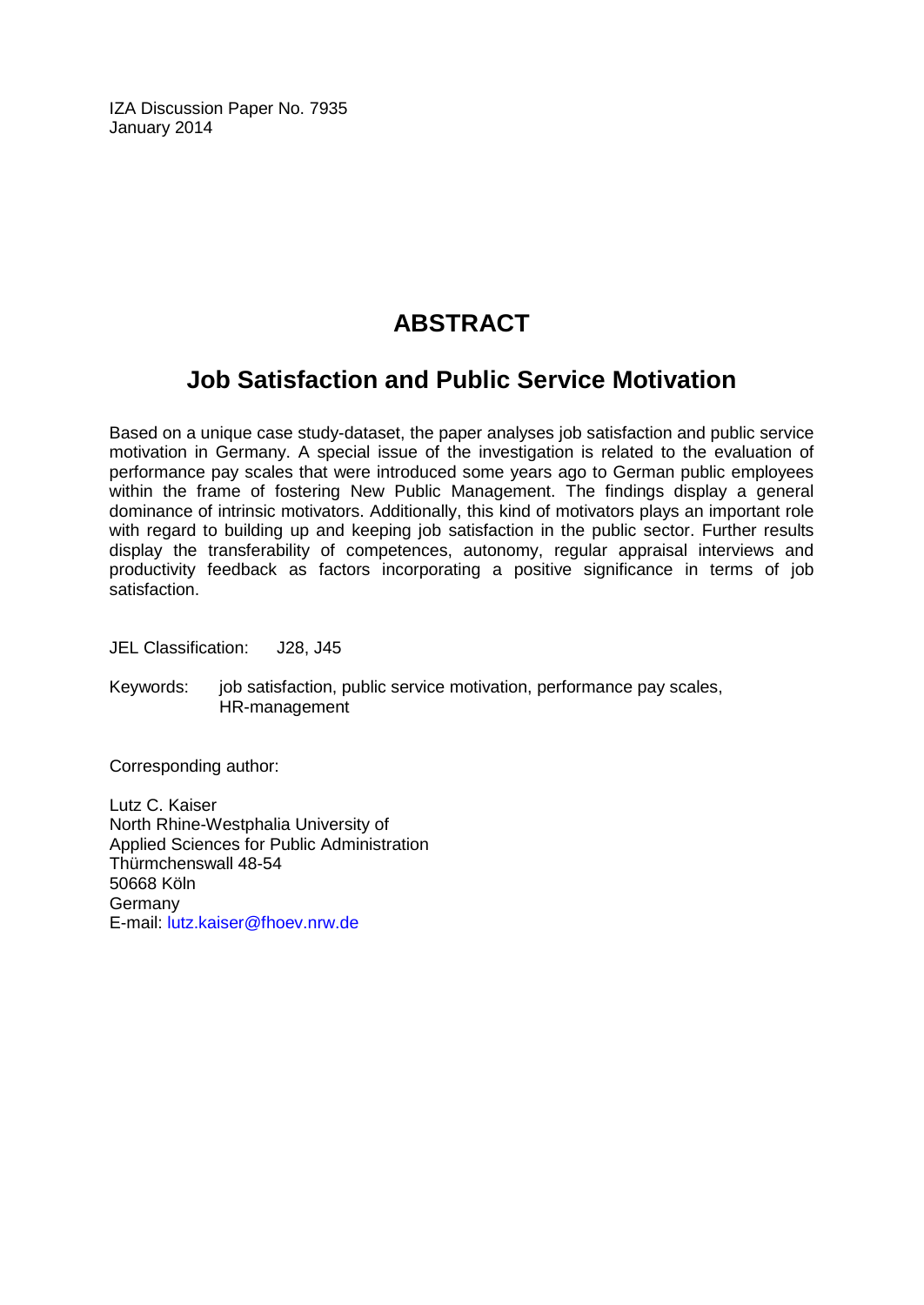#### **1. Introduction**

Public service job satisfaction (PSJS) and Public service motivation (PSM) are topics that have broadly been discussed in the literature, respectively (e.g. Perry and Wise, 1990; Perry et al., 2010; Georgellis and Tabvuma, 2010; Rashid and Rashid, 2012; Bradley and Davis, 2003). The interrelation between PSM and PSJS, however, is rarely considered in scientific analyses so far. For an exception cf. Borzaga and Tortia, 2006 or Taylor and Westover, 2011.

The paper ties in with this status quo of research and utilizes a unique dataset to carry out a case study for investigating the interdependencies between PSJS and PSM. Both aspects are equally relevant for a future sustainable productivity of the public sector, as the forthcoming decades will be accompanied by a general boost in the demand for qualified manpower (Bonin et al., 2007). In conjunction with the upcoming demographic development, the public sector of the economy will increasingly compete against the private sector with regard to the remaining qualified workers. This is particularly an issue for the public sector, as it has to face an intensified cost pressure in terms of the deficit-debt adjustment (Vesper, 2012).

However, besides future prospects, what is the distinct importance of PSJS and PSM to the public sector? As public services incorporate their customers as comanufacturers of their service-product, it is essential that public employees experience job satisfaction and/or job motivation, since this 'primary satisfactionlevel' directly affects the 'secondary satisfaction level' of customers as comanufacturers (Loveman, 1998). Hence, PSJS and PSM are 'genuine capital equipment' for the public service sector. In the end, PSJS and PSM are correlates for an efficient spending of the money of taxpayers, as motivated and satisfied public employees aim at an effective perception of their work contents. Overall, PSJS and PSM are tools to develop a 'win-win-win situation' between public employees, public employers and citizens as tax payers.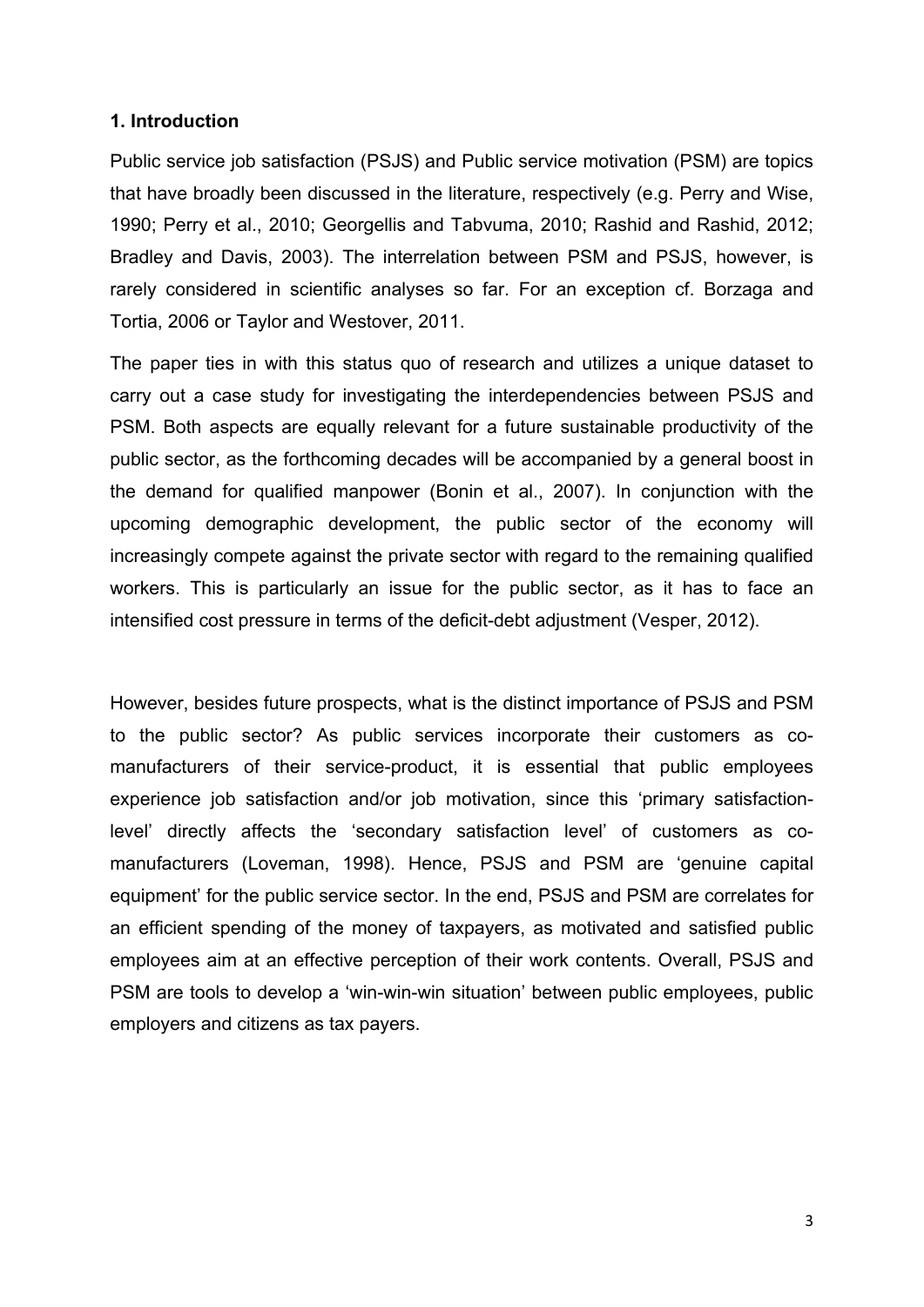#### **2. Data Description**

The exploited data that refer to public service job satisfaction (in the following, 'PSJSdata'), were conducted by the author and arise from a case study of a communal public administration. The cross-sectional data were gathered in 2011 in a mediumsized city with some 60.000 inhabitants in the German county North Rhine-Westphalia<sup>1</sup>. In order to gain a high response rate, paper and pencil-questionnaires were handed over to the entire population of public employees  $(N = 874)$ . Fortunately, with 57 %, the overall response rate was comparatively high ( $n = 498$ ). The total sample of 498 respondents includes a sub-sample of cleaning workers (n=81). The particularity of this sub-sample is a lean sub-questionnaire that refers to a fewer number of questions and the choice between different languages (German or Turkish). Due to the two different versions of the questionnaires, long vs. lean, the sampled data refer either to  $n = 498$  or  $n = 417$  accounting for a questionnaire version with and a version without cleaning worker respondents. The descriptive and regression analyses presented here will account for the sample where the cleaning workers are excluded, since, for instance, information on the sources of job motivation was not gathered for this target population.

#### **3. Public Sector Motivation**

Public sector motivation (PSM) can be rated as 'an individual's predisposition to respond to motives grounded primarily or uniquely in public institutions and organizations' (Perry and Wise, 1990: 368). Hence, the configuration of the public sector as a societal instance of the democratic state and its government represents specific integrative values. These values are reflected by respective motivators that are offered at public workplaces. Employees interested in the exercise of these values may run through a sorting process during their demand for work. When entering the public workplace, employees identify and adapt the offered work values and workplace environment as a match with their intrinsic motivation (Perry and Vandenabeele, 2008).

<sup>————————————————————&</sup>lt;br><sup>1</sup> For the sake of legal data protection, the name of the city is not stated in this paper. However, for further detailed technical information on the utilized data, the author may be contacted.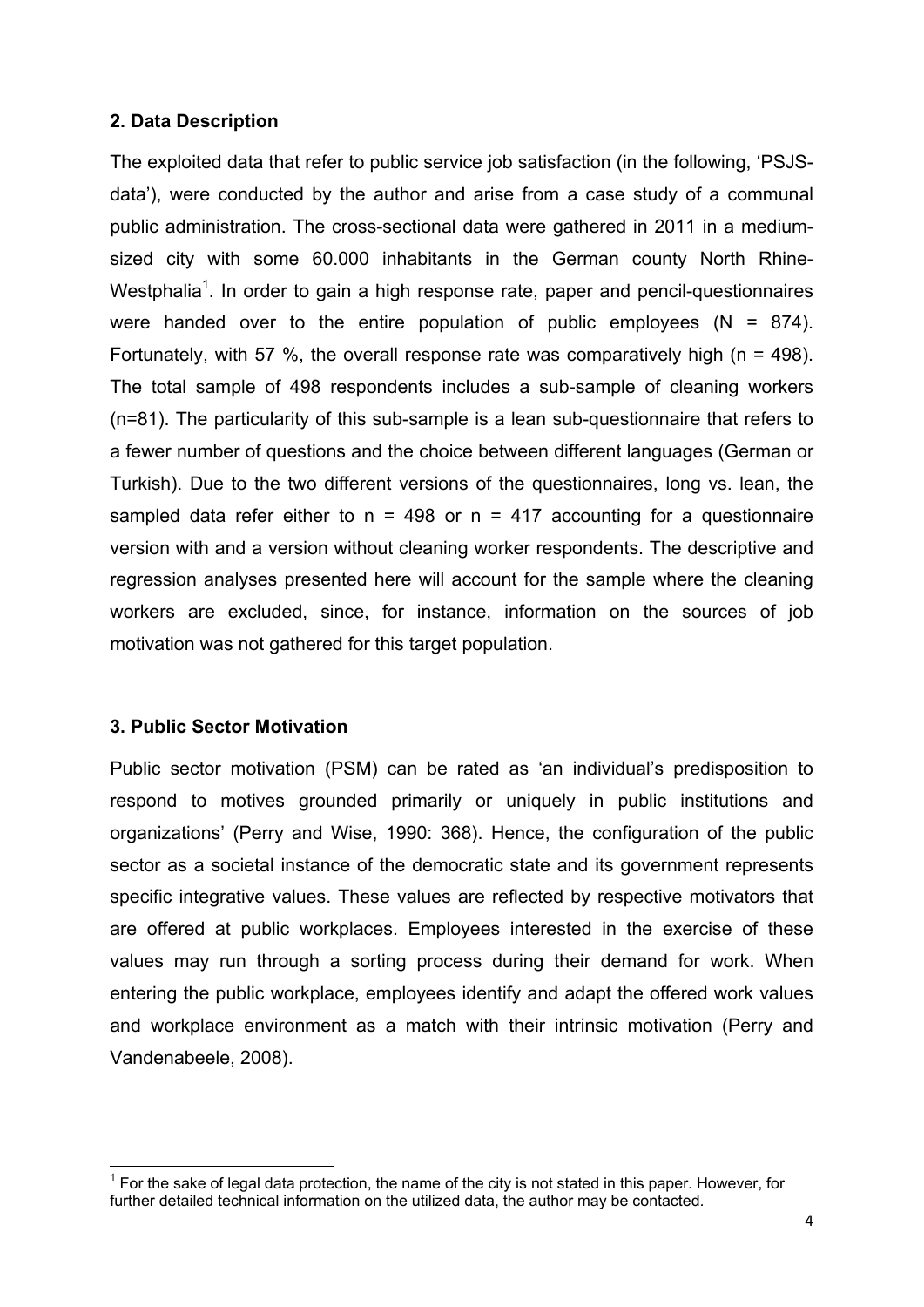Therefore, it is essential to recognise what kinds of motivation-resources are drawn by public employees. The questionnaire of the PSJS-dataset defines seven default categories of job motivation (table 1). Due to the PSM-theory, it has to be expected that intrinsic motivators play a more pronounced role as opposed to extrinsic motivators like payment.

| Table 1: Sources of job motivation | %    |  |
|------------------------------------|------|--|
| work content                       | 72.2 |  |
| job autonomy                       | 69.8 |  |
| loyal work environment             | 69.8 |  |
| motivation via superior            | 43.2 |  |
| customer contact                   | 34.5 |  |
| payment                            | 33.3 |  |
| performance pay                    | 12.2 |  |

Source: PSJS-data, multiple answers possible, n = 417, author's calculations.

Most frequently stated are 'work content', 'job autonomy', and 'loyal work environment'. However, other categories such as 'customer contact', match well with the assumptions of the PSM-theory, as these categories can be rated as adapted intrinsic motivators. Accordingly, rather extrinsic motivators, in particular performance pay, turn out to possess a marginal impact only.

Irrespective to the given items, the questionnaire additionally allows for an individual stating of 'other sources of work motivation'. In terms of further sources of job motivation, again most of the other stated items are related to intrinsic motivation, like 'mutual appraisal and acceptance of colleagues', 'work with children', 'responsibility against target group of customers', 'positive feedback of customers', or 'personal responsibility'.

As the questionnaire construction allows for multiple answers with regard to different sources of job motivation, table 2 describes the number of job motivation resources. About a quarter of the respondents possess three different job motivators. 1.2 % claim to have no job motivators at all. On the other side of the distribution, less than 1 % indicate to utilize seven, eight or nine different job motivators, respectively.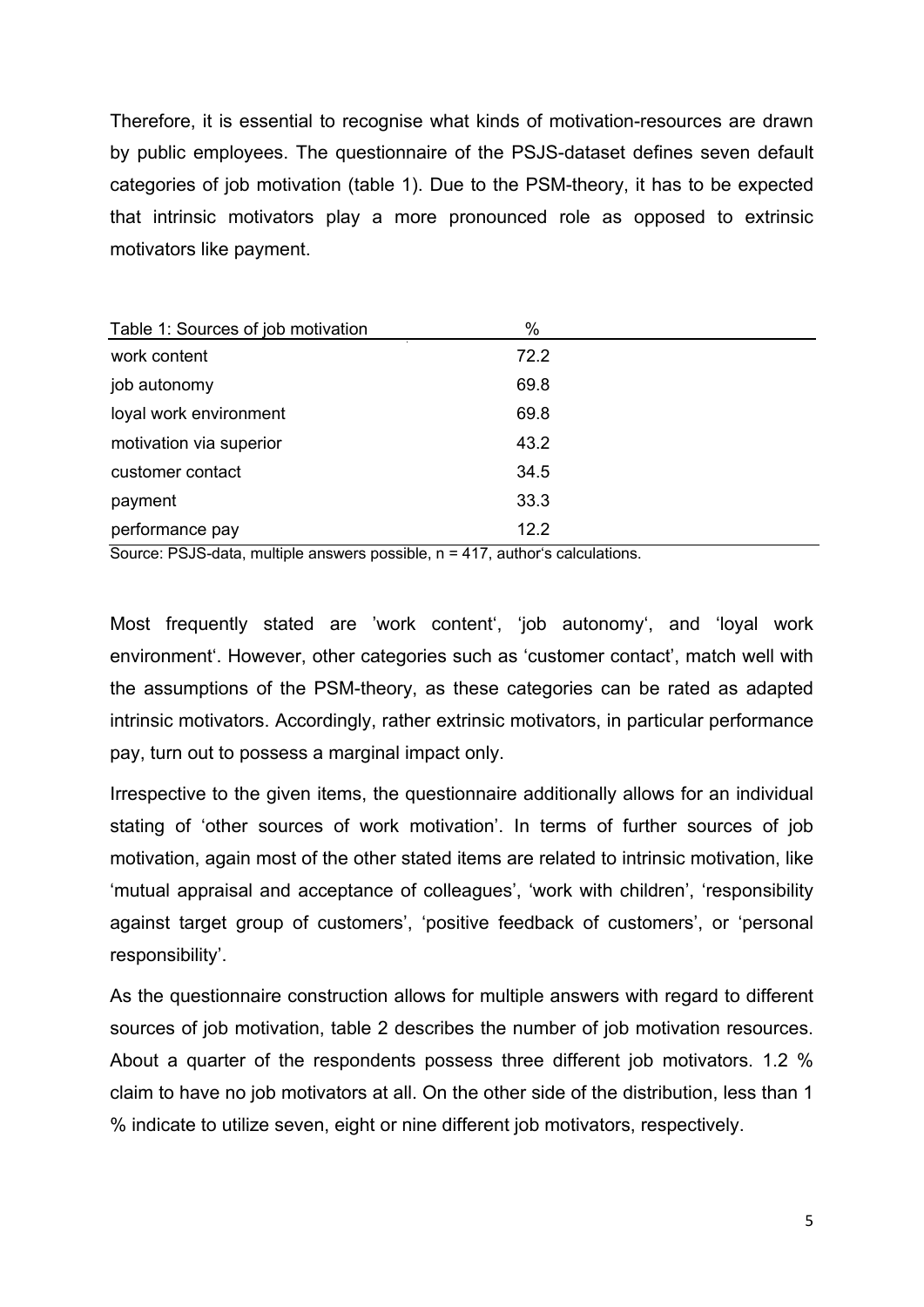| Table 2: Number of job motivation resources | $\%$ |  |
|---------------------------------------------|------|--|
| 0                                           | 1.2  |  |
| 1                                           | 9.6  |  |
| $\overline{2}$                              | 17.5 |  |
| 3                                           | 26.1 |  |
| 4                                           | 20.1 |  |
| 5                                           | 17.0 |  |
| 6                                           | 6.7  |  |
| 7                                           | 0.7  |  |
| 8                                           | 0.7  |  |
| 9                                           | 0.2  |  |

Source: PSJS-data, n = 417, author's calculations.

To gather more detailed information with regard to job motivation the sources of motivation were cross-tabulated against age. Within this focus it is striking that with rising age, payment and performance pay become less important for public employees (table 3). On the other hand, the impact of job autonomy and customer contact gain as job motivators with rising tenure.

| age group | work<br>content | job<br>autonomy | customer<br>contact | via<br>superior | motivation loyal work<br>environ-<br>ment | payment | perfor-<br>mance pay | n   |
|-----------|-----------------|-----------------|---------------------|-----------------|-------------------------------------------|---------|----------------------|-----|
| < 25      | 92.3            | 61.5            | 23.1                | 46.2            | 84.6                                      | 46.2    | 15.4                 | 13  |
| $25 - 34$ | 75.0            | 54.4            | 29.4                | 50.0            | 80.9                                      | 39.7    | 17.7                 | 68  |
| $35 - 44$ | 71.3            | 71.3            | 31.5                | 47.2            | 74.1                                      | 40.7    | 16.7                 | 108 |
| $45 - 54$ | 72.7            | 74.7            | 37.7                | 45.5            | 68.8                                      | 29.9    | 9.1                  | 154 |
| $55+$     | 67.2            | 71.9            | 39.1                | 23.4            | 51.6                                      | 21.9    | 6.3                  | 64  |
| Total     | 72.5            | 69.5            | 34.4                | 43.2            | 70.0                                      | 33.7    | 12.3                 | 407 |

Table 3: Sources of job motivation by age group (in %, allowing for multiple answers)

Source: PSJS-data, author's calculations.

These findings are again compatible with the assumptions of the PSM-theory and can be rated as an allusion to the adaptation process towards intrinsic motivators when time goes by. Conclusively, the magnitude of more extrinsic motivators like motivation via superior as well as loyal work environment tends to fade out.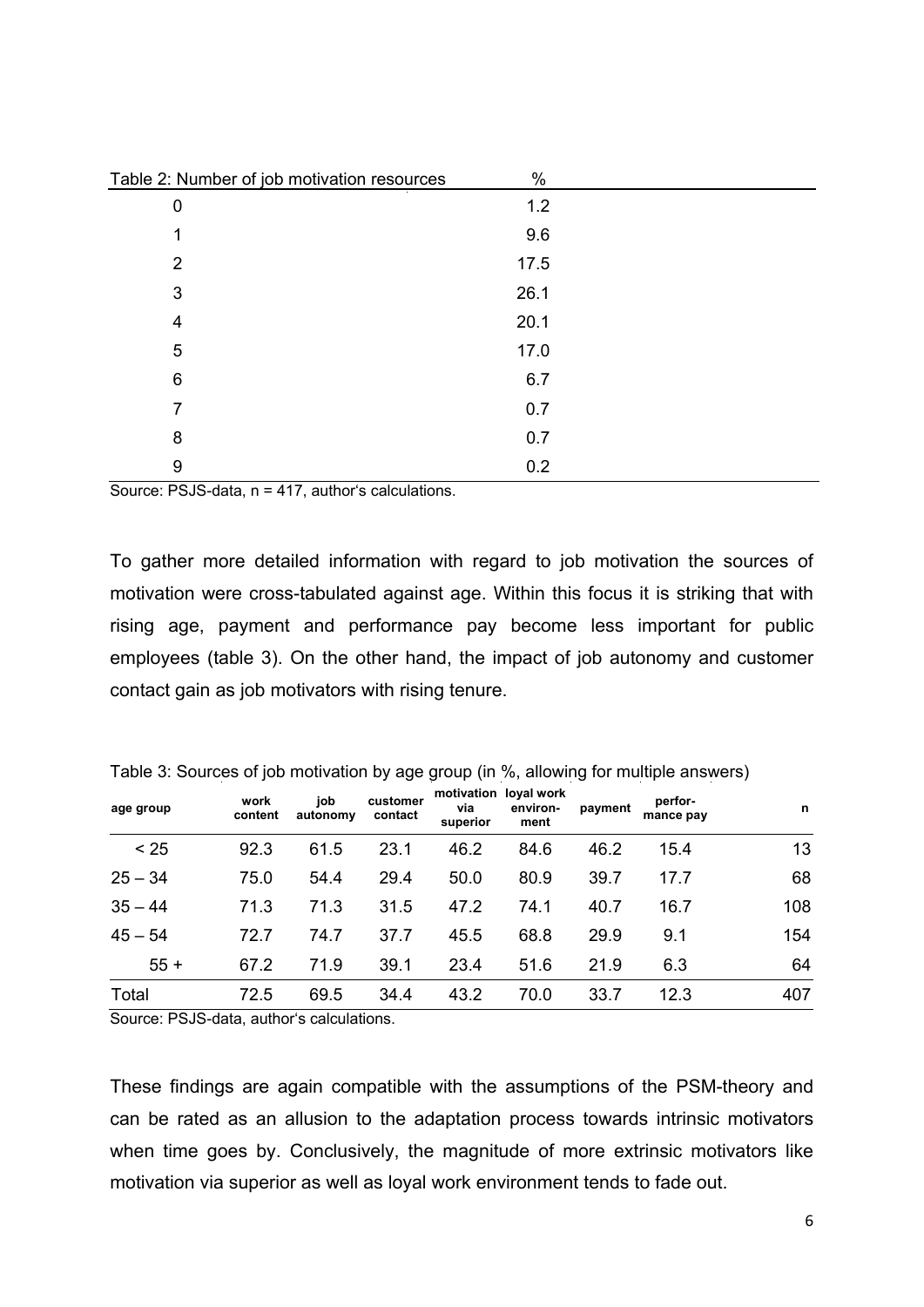### **4. Performance Pay Scales**

Performance pay scales were introduced in the German public sector in 2005 within the frame of implementing a completely new payment scheme (the so-called TVöD). At the beginning of the new payment scheme, the share of performance pay related to gross income as of the prior year was 1.25 %. In a stepwise process, the proportion should rise within the next years up to 8 %. Nevertheless, the expenses of the implementation and accentuation are cross-subsidised by a cut in other fringebenefits, such as the Christmas bonus (Tondorf, 2007).

The PSJS-data allow to analysing performance pay scales from different angles. The survey participants were asked if they generally support the idea of introducing performance pay scales (table 4). About three-fourths of the respondents (73.9 %) supported this idea with no significant differences between men and women worth to be mentioned.

| Table 4: General acceptance of performance pay scales by sex (ii) %) |            |      |     |  |
|----------------------------------------------------------------------|------------|------|-----|--|
|                                                                      | <b>ves</b> | no   |     |  |
| women                                                                | 74.6       | 25.4 | 232 |  |
| men                                                                  | 73.1       | 27.0 | 167 |  |
| Total                                                                | 73.9       | 26.1 | 399 |  |

Table 4: General acceptance of performance pay scales by sex  $\langle in \, \theta' \rangle$ 

Source: PSJS-data, author's calculations.

Furthermore the questionnaire contains items with regard to the evaluation of the concrete implementation of the performance pay scale at the workplace. At this point, obvious discrepancies between the general acceptance and the practical implementation occurred (table 5). 47.3 % of the respondents indicated as not being satisfied and 34.5 % mentioned to partly agree with the practical approach. Only 18.2 % stated to be satisfied. Furthermore, male public workers tend to be less satisfied with the on-site operation as compared to their female counterparts, since some 50 % of men were dissatisfied as opposed to women with 45 %. Similar differences became obvious regarding the type of contract (full/part time). Full-timers are more dissatisfied (48.9 %) compared to part-timers (41.8 %). However, the displayed difference may partially be due to the fact that more women work part-time as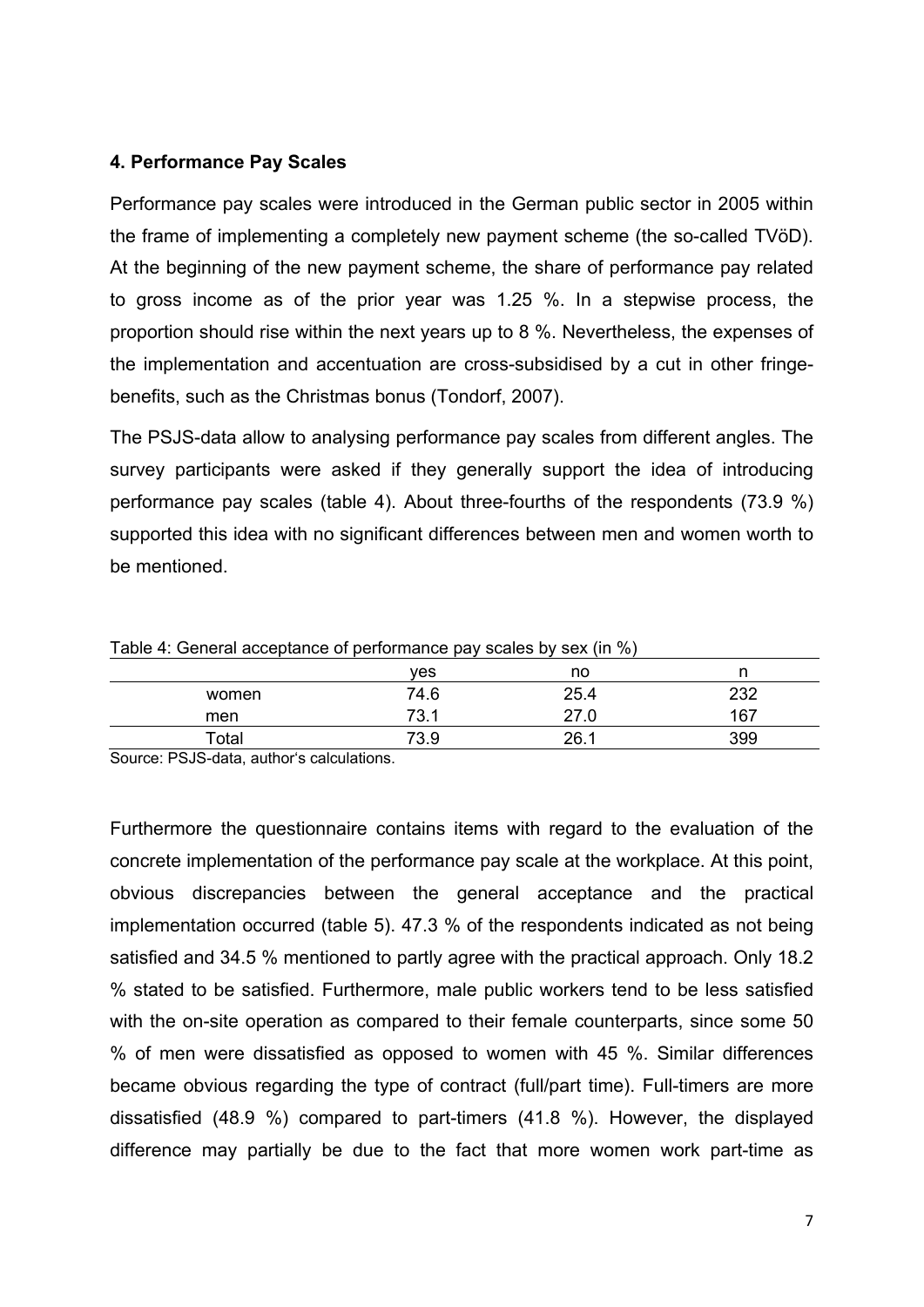compared to men. Overall, the findings suggest men to expect a higher successful impact of performance pay scales in the public sector.

| Table 5: Satisfaction with the practical implementation of performance pay scales (in %) |      |      |        |     |
|------------------------------------------------------------------------------------------|------|------|--------|-----|
|                                                                                          | yes  | no   | partly | n   |
| women                                                                                    | 17.7 | 45.1 | 37.2   | 226 |
| men                                                                                      | 18.8 | 50.3 | 30.9   | 165 |
| Total                                                                                    | 18.2 | 47.3 | 34.5   | 391 |
| full-time                                                                                | 18.8 | 48.9 | 32.3   | 276 |
| part-time                                                                                | 18.4 | 41.8 | 39.8   | 103 |
| Total                                                                                    | 18.7 | 47.0 | 34.3   | 379 |

Table 5: Satisfaction with the practical implementation of performance pay scales (in %)

Source: PSJS-data, author's calculations.

#### **5. Public Service Job Satisfaction and Public Service Motivation**

PSM plays a crucial role for job satisfaction in the public sector (Pandey and Stazyk, 2008). Which rationale is behind this statement? If present on the job or in public organisations, PSM may accelerate public service job satisfaction (PSJS), since public worker preferences and incentive structures can be described as 'complex and distinctive structures who are not predominately driven by monetary re-numeration' (Borzaga and Tortia, 2006: 226). Hence, jobs in the public sector should offer numerous opportunities for public workers to realise their typical motives. Government workers, whose motives match with the successful production of the public sector, i.e. producing and distributing public goods, are likely to be satisfied with their jobs. Similarly, a positive work environment and collegial job atmosphere should reflect the needs and motives of public workers and enhance their PSJS.

Besides job-satisfaction, the PSJS-data contain various other segments of subjective well-being categories like regarding health or in terms of income. The entire set of the related questions was designed according to the questionnaire setting of the German Socio-economic Panel (SOEP). If a survey participant is totally dissatisfied, one should tick '0', if a respondent is fully satisfied, a '10' has to be marked.<sup>2</sup> For gauging satisfaction levels in between codes '1' to '9' were available.

 2 The background of this scale is described by Wagner (2007).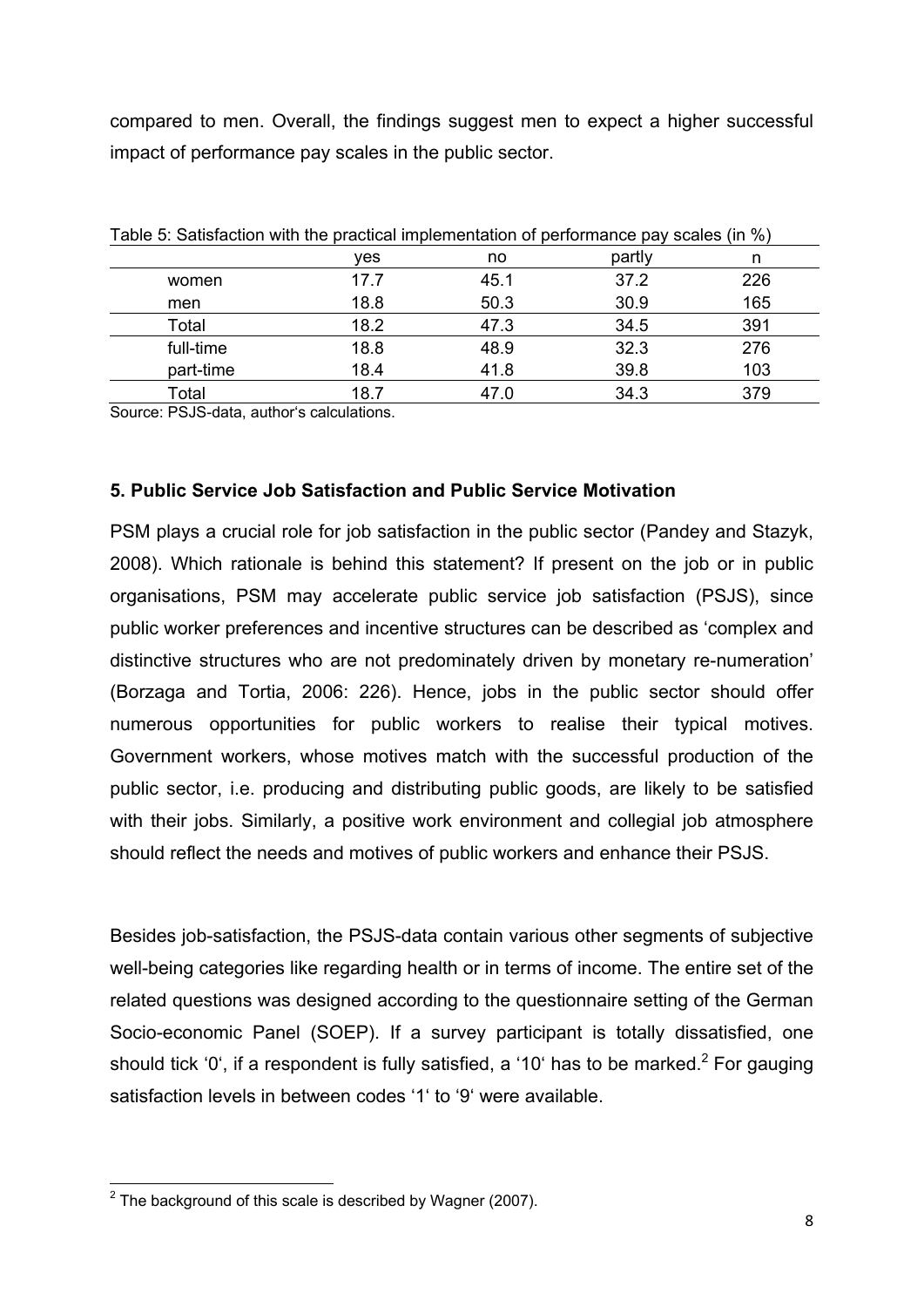Table 6 summarizes the results of the different spheres of satisfaction. The utilised scale would display a numerical value of 5 on average, if an equal number of respondents are satisfied and not satisfied along the range of the scale '0' to '10'. Given this hypothetical average, the empirical results show that the respondents are only slightly above-average satisfied with their individual- (5.62) and household income (5.89). This finding reflects the comparatively 'low income capacity' of public sector jobs that may result in a relatively low satisfaction with income among the respondents. Higher average results were reported for health- and child caresatisfaction. Job-satisfaction averaged at 6.80, but even higher average satisfaction levels can be found with regard to honorary posts (7.20), leisure (7.47), family- (8.06) and housing situation (8.10). An averaging of all results for all satisfaction categories would yields to an average of 6.92. Keeping this average in mind, it becomes obvious that the values for private related categories (honorary post, leisure, family and housing) exceed the remaining values for job related categories. In principle, 'two worlds of satisfaction' emerge, one of a private- and another of a job related nature, although it has to be admitted that health may related to both, the private and the jobsphere.

| individual income     | 5.62 | 2.45      | 402 |
|-----------------------|------|-----------|-----|
| household income      | 5.89 | 2.44      | 402 |
| child care            | 6.51 | 2.87      | 85  |
| health                | 6.64 | 2.44      | 407 |
| job                   | 6.80 | 2.29      | 408 |
| honorary post         | 7.20 | 2.63      | 165 |
| leisure               | 7.47 | 2.30      | 402 |
| family situation      | 8.06 | 2.37      | 349 |
| housing situation     | 8.10 | 2.21      | 403 |
| satisfaction category | mean | std.-dev. | n   |

Table 6: Spheres of satisfaction

Source: PSJS-data, author's calculations.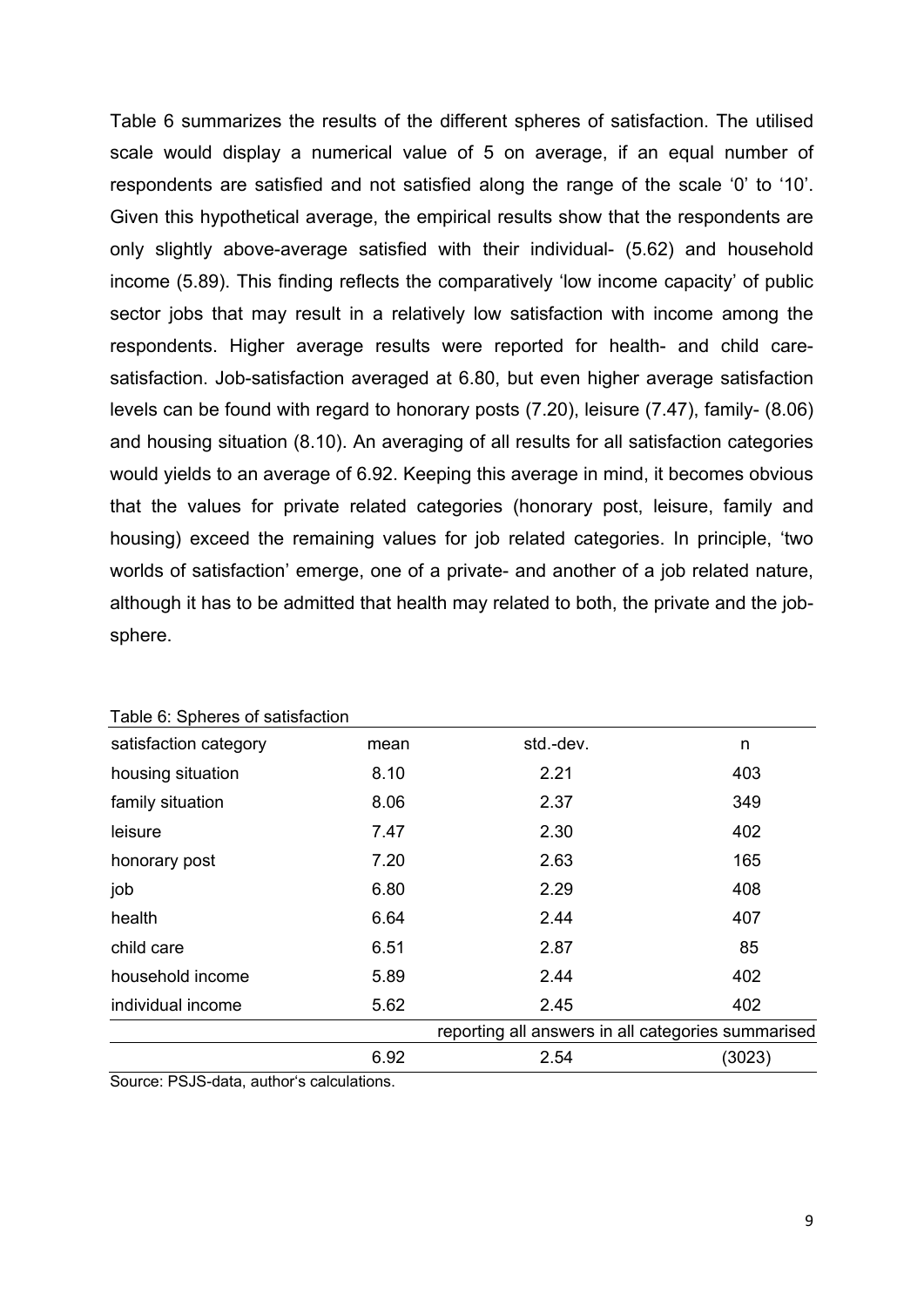The following refers to potential determinants of PSJS utilising the PSJS-data. In addition, the link between motivation and job satisfaction will be investigated. The utilized ordered probit-model is a latent variable-model with a monotonic ordering of the qualitative responses. The job satisfaction scale from 0 to 10 means nothing in terms of their values, as it is just an ordering to define the lowest to highest value. Hence, a job satisfaction valued with '8' is not twice as high as job satisfaction rated with '4'. Therefore, the latent variable is an index of self-reported job satisfaction. As a non-linear model, the coefficients of the ordered probit-model cannot directly be interpreted as quantitative effects, but rather as positive or negative (significant or insignificant) impacts on job satisfaction $3$ .

The exogenous variables of the model are chosen in sight of the specific expectation and motivation of public workers. If these expectations are met, the reward should be materialized in a job satisfaction surplus.

The self-determination theory explicitly applies to this approach and has '(…) detailed the processes through which extrinsic motivation can become autonomous, and research suggests that intrinsic motivation (based in interest) and autonomous extrinsic motivation (based in importance) are both related to performance, satisfaction, trust, and well-being in the workplace' (Gagné and Deci, 2005: 356).

Extrinsic motivation is mainly due to the setting of leadership in organizations. The transactional leadership-approach aims to '(s)et goals, articulate explicit agreements regarding what the leader expects from organizational members and how they will be rewarded for their efforts and commitment, and provide constructive feedback to keep everybody on task' (Vera and Crossan, 2004: 224)<sup>4</sup>.

The data allow to partially modulating these aspects. First, the regression model controls for the different sources of motivation and for potential divergences between the general vs. the practical assessment of performance pay scales. Second, an

<sup>&</sup>lt;sup>3</sup>A detailed description of the ordered probit-model is offered by Long, 1997: 115-147.

<sup>&</sup>lt;sup>4</sup> This kind of leadership may be more suitable for the public sector, in particular for public <sup>4</sup> administrations, as compared to the somewhat more 'creative' transformational leadership-approach. For the setting of this leadership, cf. Bass and Riggo (2006).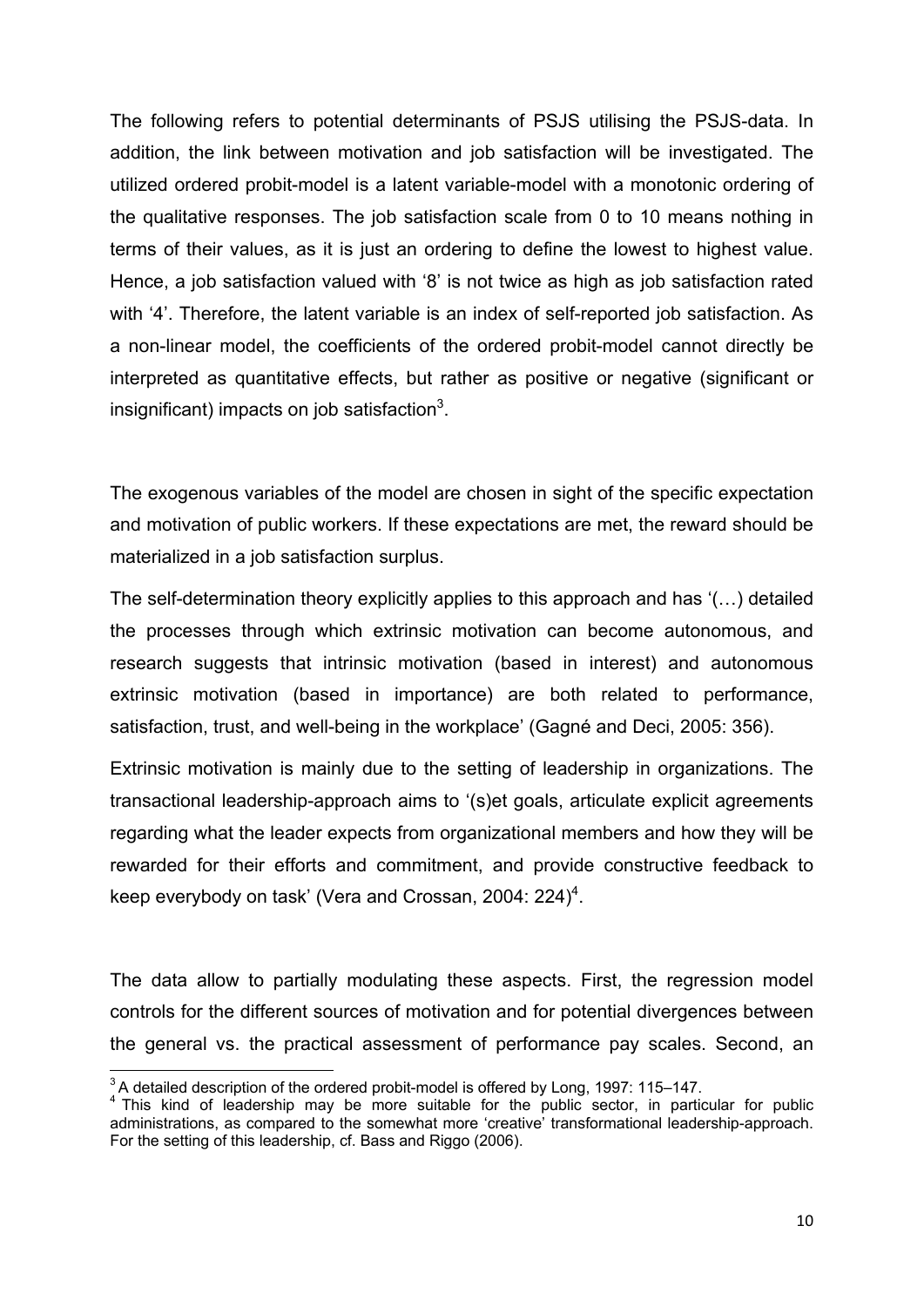individually self-estimated judgment of the working atmosphere is included in the regression.

Self-determination as such is considered by the transferability of competences and by autonomy. The transactional leadership and its potential determination on job satisfaction is modulated by several variables (information transmission by superior, briefing frequency, appraisal interview, productivity feedback, feedback in case of mistakes, HR-management quality of superior). Last but not least it is important to control for socio-demographic differences among the respondents like age, working hours and type of contract (cf. annex table A-1 for the definition of these variables).

The summary statistics of the ordered probit-regression display a mean job satisfaction value of 6.7 (table 7). Again, the job motivators 'job autonomy', 'work content' and 'loyal work environment' display the most frequent occurrences. Off less importance are payment and performance pay scales as work motivators. However, more than 50 % of the sample respondents have to face a divergence between their general support of performance pay scales and the practical implementation of this fringe benefit at their workplace.

A positive work environment is experienced by some 42 % of the public workers. However, circa 39 % report no transferability of their competences and about 14 % claim to possess no autonomy. Some 34 % indicate an information transmission via their superiors, but 21 % state none or rare briefing frequency. Similar is true regarding appraisal interviews (26 %). Moreover, 50 % receive no positive feedback in case of proper working results, whereas 27 % experience no feedback in terms of mistakes. About 14 % evaluate the HR-management quality of their superior as insufficient.

The socio-economic features of this sample display a surplus of female workers in the data. More than two-third are assignable towards the age-band of 35 to 54 years of age, 27 % are working on a part–time basis and 11 % possess a temporary contract.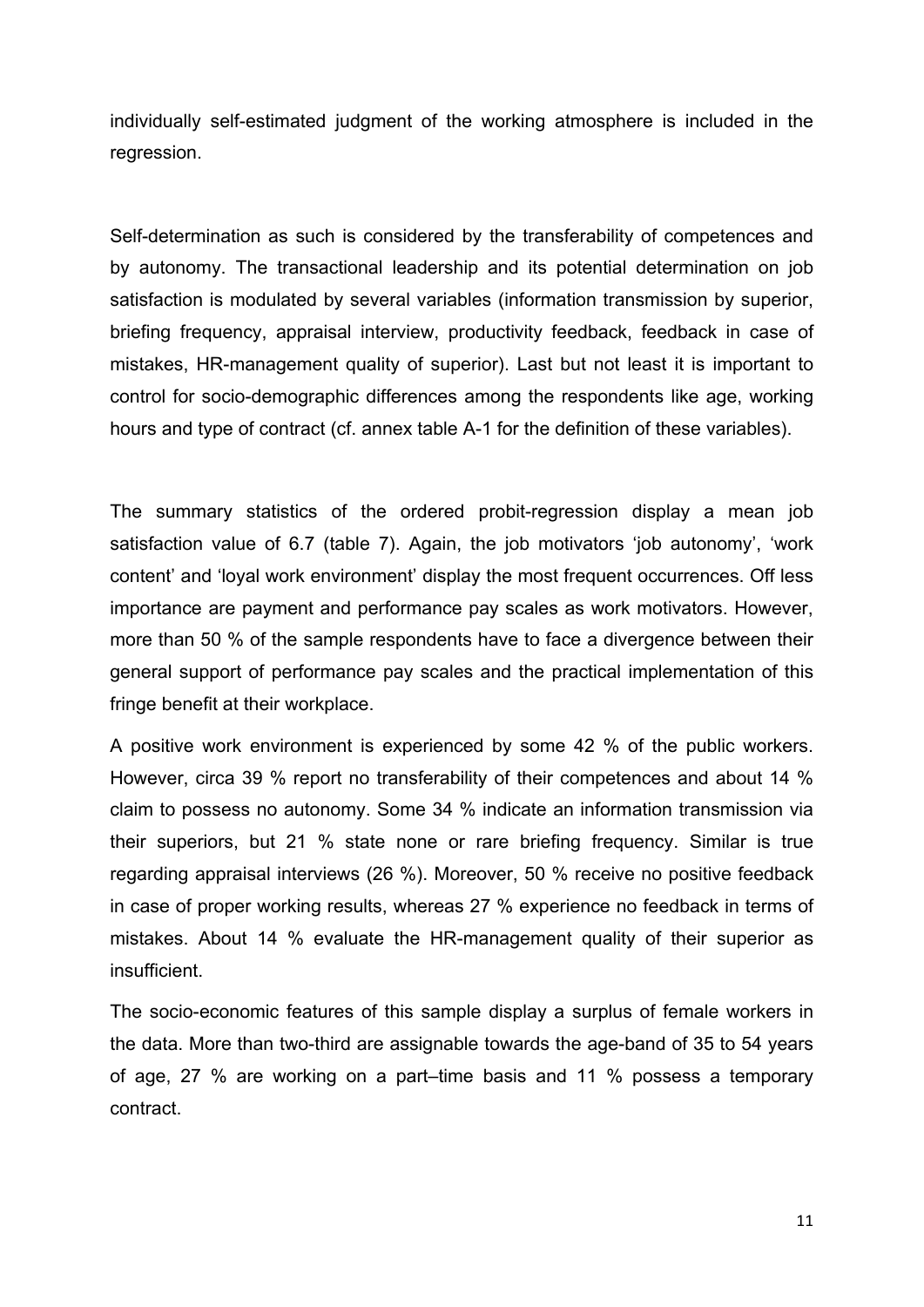| Variable                                    | mean  | std.-dev. | min            | max |
|---------------------------------------------|-------|-----------|----------------|-----|
| job satisfaction                            | 6.73  | 2.33      | $\mathbf 0$    | 10  |
| motive force: work content                  | .7110 | .4545     | 0              | 1   |
| motive force: job autonomy                  | .7222 | .4486     | 0              | 1   |
| motive force: customer contact              | .3304 | .4710     | 0              | 1   |
| motive force: motivation via superior       | .4414 | .4973     | 0              | 1   |
| motive force: loyal work environment        | .6944 | .4614     | 0              | 1   |
| motive force: payment                       | .3519 | .4783     | 0              | 1   |
| motive force: performance pay-scale         | .1420 | .3496     | 0              | 1   |
| no motive force at all                      | .0123 | .1106     | 0              | 1   |
| general/practical gap re. perfor. pay scale | .5556 | .4977     | 0              | 1   |
| positive working atmosphere                 | .4198 | 4943      | 0              | 1   |
| no transferability of working competences   | .3858 | .4875     | 0              | 1   |
| no autonomy on the job                      | .1420 | .3496     | 0              | 1   |
| information transmission via superior       | .3426 | .4753     | 0              | 1   |
| briefing frequency: none/rare               | .2130 | .4100     | 0              | 1   |
| appraisal interview: none/rare              | .2623 | .4406     | 0              | 1   |
| no feedback in case of productivity         | .5000 | .5008     | 0              | 1   |
| no feedback in case of mistakes             | .2716 | .4455     | 0              | 1   |
| bad HR-management of superior               | .1420 | .3496     | 0              | 1   |
| sex: male                                   | .4167 | .4938     | $\overline{0}$ | 1   |
| age $< 25$                                  | .0278 | .1646     | 0              | 1   |
| $age 25 - 34$                               | .1698 | .3760     | 0              | 1   |
| $age 35 - 44$                               | .2623 | .4406     | 0              | 1   |
| $age 45 - 54$                               | .3765 | .4853     | 0              | 1   |
| age 55 +                                    | .1512 | .3588     | 0              | 1   |
| part-time                                   | .2716 | .4455     | 0              | 1   |
| temporary contract                          | .1111 | .3148     | 0              | 1   |

Table 7: Summary statistics of the ordered probit-regression

Source: PSJS-data, author's calculations (n = 324).

With regard to job satisfaction, it has to be expected that intrinsic motivators show up with a statistical significance rather than extrinsic motivators like payment. Accordingly, the results display the motivator 'work content' and 'customer contact' to be positively correlated with job satisfaction (table 8). Those public workers who can utilize these intrinsic motivators gain in job satisfaction. The remaining job motivators have no statistical significant impact. However, these variables partially show the expected sign, like 'motivation via superior' and 'payment' (positive) or 'general/practical gap regarding performance pay scale' (negative).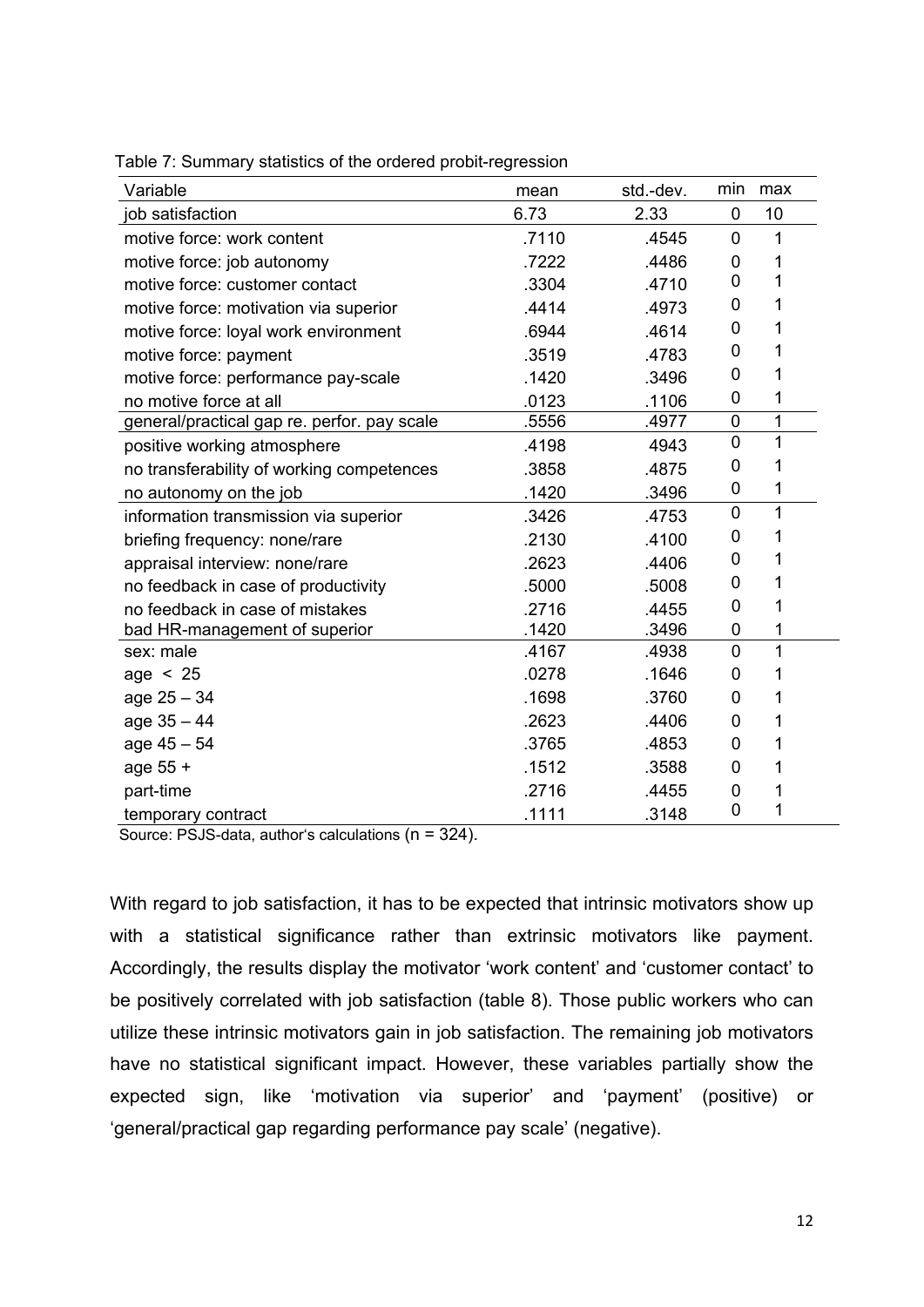|                                                   | coefficient  | std. error |
|---------------------------------------------------|--------------|------------|
| motivator: work content                           | $0.381***$   | (0.135)    |
| motivator: job autonomy                           | $-0.139$     | (0.137)    |
| motivator: customer contact                       | $0.291**$    | (0.131)    |
| motivator: motivation via superior                | 0.040        | (0.131)    |
| motivator: loyal work environment                 | $-0.095$     | (0.142)    |
| motivator: payment                                | 0.103        | (0.132)    |
| motivator: performance pay-scale                  | $-0.102$     | (0.177)    |
| general / practical gap re. performance pay scale | $-0.168$     | (0.121)    |
| positive working atmosphere                       | $0.792***$   | (0.138)    |
| no transferability of working competences         | $-0.525$ *** | (0.135)    |
| no autonomy on the job                            | $-0.513$ *** | (0.187)    |
| information transmission via superior             | 0.128        | (0.148)    |
| briefing frequency: none/rare                     | $-0.068$     | (0.148)    |
| appraisal interview: none/rare                    | $-0.305**$   | (0.141)    |
| no feedback in case of productivity               | $-0.490$ *** | (0.144)    |
| no feedback in case of mistakes                   | 0.167        | (0.140)    |
| bad HR-management of superior                     | $-0.244$     | (0.194)    |
| sex: male                                         | 0.148        | (0.143)    |
| age 25 - 34                                       | $-0.112$     | (0.325)    |
| $age 35 - 44$                                     | $-0.039$     | (0.327)    |
| $age 45 - 54$                                     | $-0.167$     | (0.321)    |
| age 55 +                                          | $-0.162$     | (0.344)    |
| part-time                                         | 0.126        | (0.151)    |
| temporary contract                                | 0.186        | (0.211)    |

Table 8: Results of the ordered probit-regression

log likelihood (0) = -695.1, log likelihood = -605.3; LR chi<sup>2</sup> (24) = 179,6; Prob > chi<sup>2</sup> = .0000; Pseudo R<sup>2</sup> = .1292 Ordered probit-model. Statistical significance of coefficients: \*\*\* high (p<0.01), \*\* medium (p<0.05),\* low (p<0.1) Source:  $PSJS$ -data, author's calculations ( $n = 324$ ).

A positive working atmosphere and self-determination, reciprocally operationalized by 'no transferability of working competences' and 'no autonomy', clearly have an impact on job satisfaction in the public sector. These three factors exhibit a high (statistical) impact, both in case of a positive working atmosphere and if one lack the transferability of competences and/or autonomy. In terms of various aspects of the transactional leadership, the omission of appraisal interviews and the failure to give feedback in terms of productivity result in a discount of job satisfaction.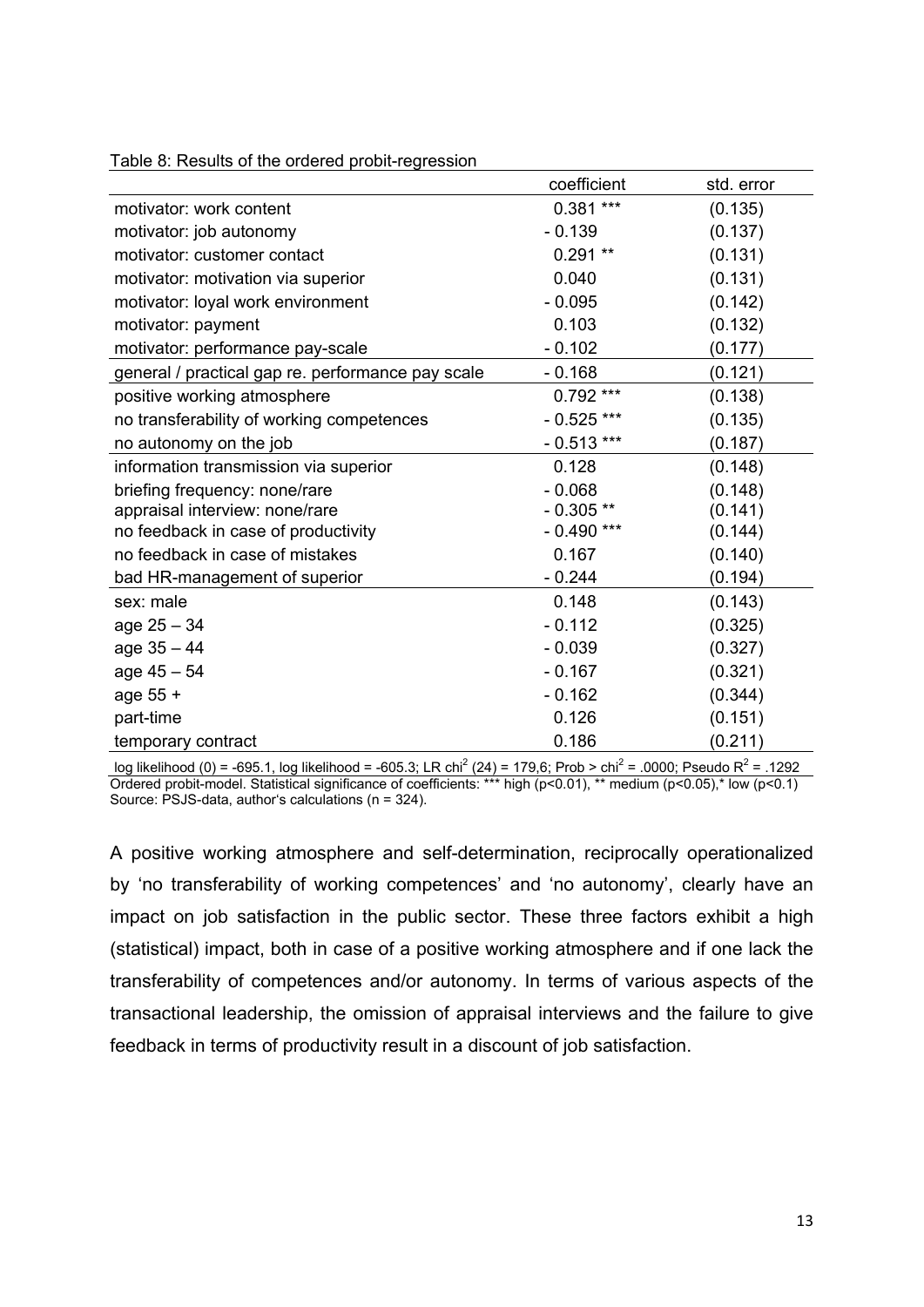#### **6. Conclusion**

The findings with regard to public service job satisfaction and public service motivation display a general dominance of intrinsic motivation that may have induced public workers to choose public sector jobs. Furthermore, specific intrinsic motivators, like work content and customer contact, are utilized to gain job satisfaction.

These findings suggest public employers to facilitate their public workers exercising intrinsic motivators. This rationale can be rated as a kind of 'give way sign' for fostering intrinsic rather than extrinsic motivators in the public sector. This may also imply not to crowding out intrinsic motivators against extrinsic motivators (cf. Georgellis et al. 2011). However, with implementing performance pay scales in the public sector to foster New Public Management, extrinsic rewards are on the rise. These kinds of extrinsic tools should be handled with care, as payment is also a latent motivator in the public sector.

Further results strongly recommend to putting up-to-date human resource management tools into action. Notably, a modern toolbox of HR-management should include devices to allow for self-determination at the workplace, like the transferability of competences and autonomy. The findings of this study also claim that none or rare appraisal interviews and/or no feedback in terms of productivity result in a significant decline in job satisfaction of the concerned workers.

Are (adapted) intrinsic motivations of public workers a 'gratis perpetual mobile machine' for public organisations, i.e. is job motivation handed in for free by the public workforce? The answer could be 'yes and no'. What are the potential practical consequences for the public sector with regard to this twofold answer?

'Yes' in terms of a potential natural positive selection process of public workers with regard to intrinsic motivation. 'No' due to the necessity to develop a modern human resource management e.g. by a substantial further training of superiors and employees. 'No' again, since in particular guaranteeing a positive working atmosphere is not for free, e.g. by means of a cost intensive sufficient ratio of public workers against customers (service quantity).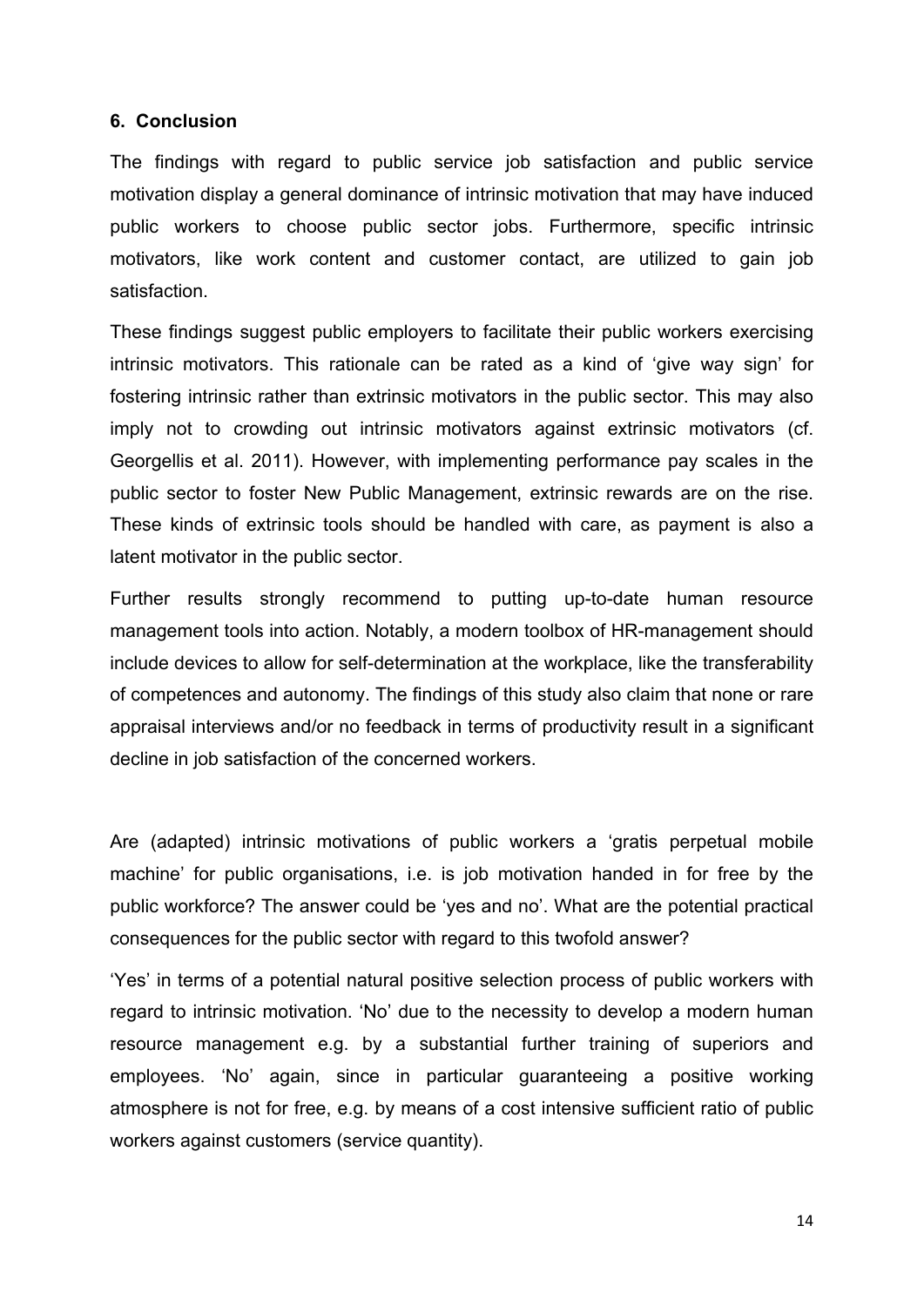A steady enhancement of public service quality is likewise not in vain, but an indispensable need to create a platform for exercising intrinsic job motivation in the public sector. The latter also includes a further development of public sector service marketing (Kaiser 2012). Within this suggested frame of public service HRmanagement, public sector organizations may target at a win-win-win situation between public employers, public employees and citizens as tax payers.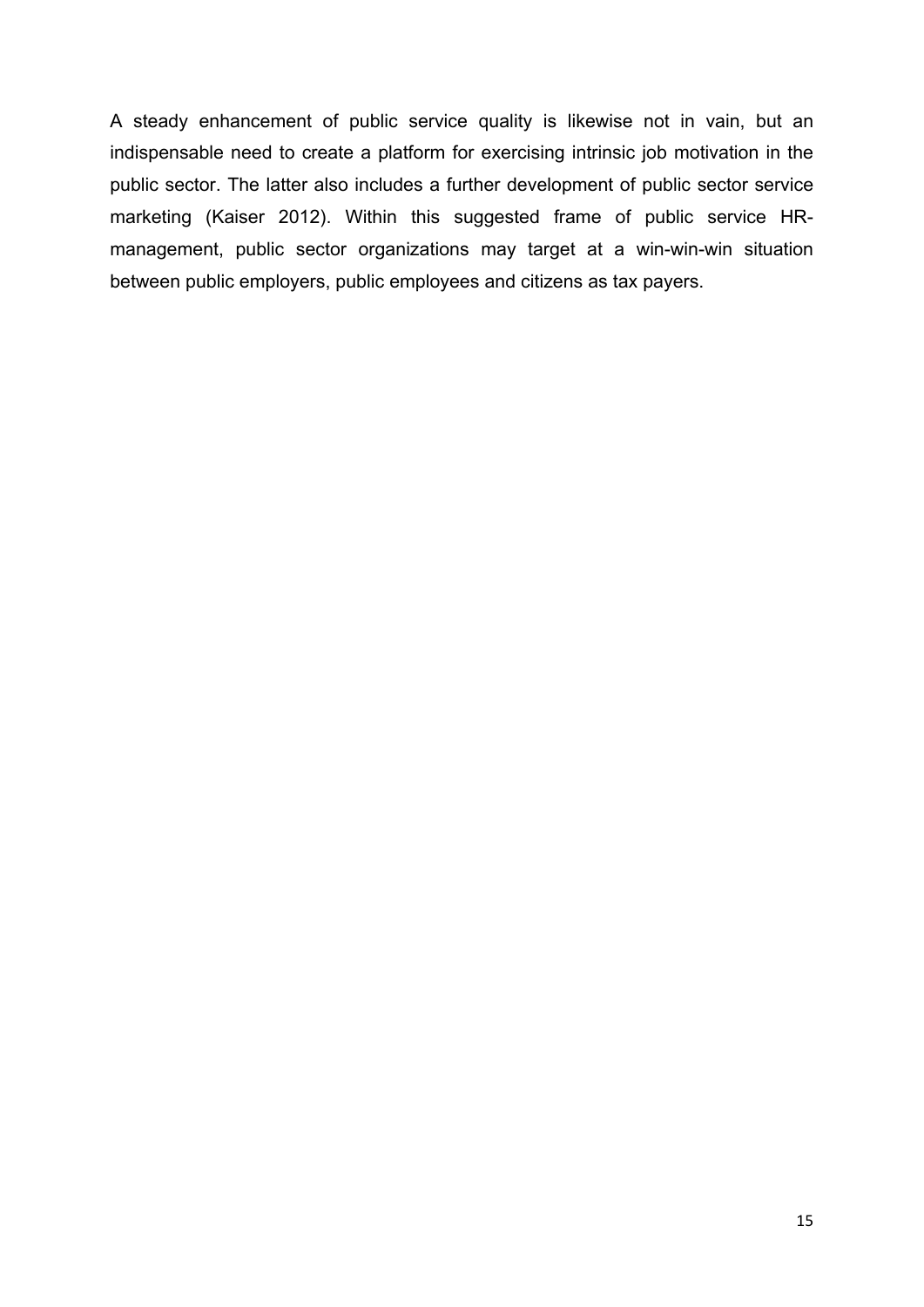#### **References**

Bass, B. M. and Riggio, R. E. (2006), *Transformational Leadership*, Lawrence Erlbaum Associates, Mahwah, NJ.

Bonin, H., Schneider, M., Quinke, H. and Arens, T. (2007), *Zukunft von Bildung und Arbeit. Perspektiven von Arbeitskräftebedarf und -angebot bis 2020*, Institute for the Study of Labor, Bonn, IZA Research Report, 9.

Borzaga, C. and Tortia, E. (2006), "Worker motivations, job satisfaction and nonprofit social services", *Nonprofit and Voluntary Sector Quarterly*, Vol. 35 No. 2, pp. 225 - 248.

Bradley E.W. and Davis, B.S. (2013), "Job satisfaction in the public sector: The role of the work environment", *The American Review of Public Administration*, Vol. 33 No. 3, pp. 70-90.

Gagné, M. and Deci, E. L. (2005), "Self-determination theory and work motivation", *Journal of Organizational Behavior*, Vol. 26 No. 3, pp. 331-362.

Georgellis, Y. and Tabvuma, V. (2010), "Does public service motivation adapt?", *Kyklos*, Vol. 63 No. 2, pp. 176-191.

Georgellis, Y., Iossa, E. and Tabvuma, V. (2011), "Crowding out intrinsic motivation in the public sector", *Journal of Public Administration Research and Theory*, Vol. 21 No. 3, pp. 473-493.

Kaiser, L. C. (2012), "Mehr Marketing im Sozialleistungsbereich", *Public Marketing*, No. 12, pp. 26-29.

Long, S. J. (1997), *Regression models for categorical and limited dependent variables*, Sage, London.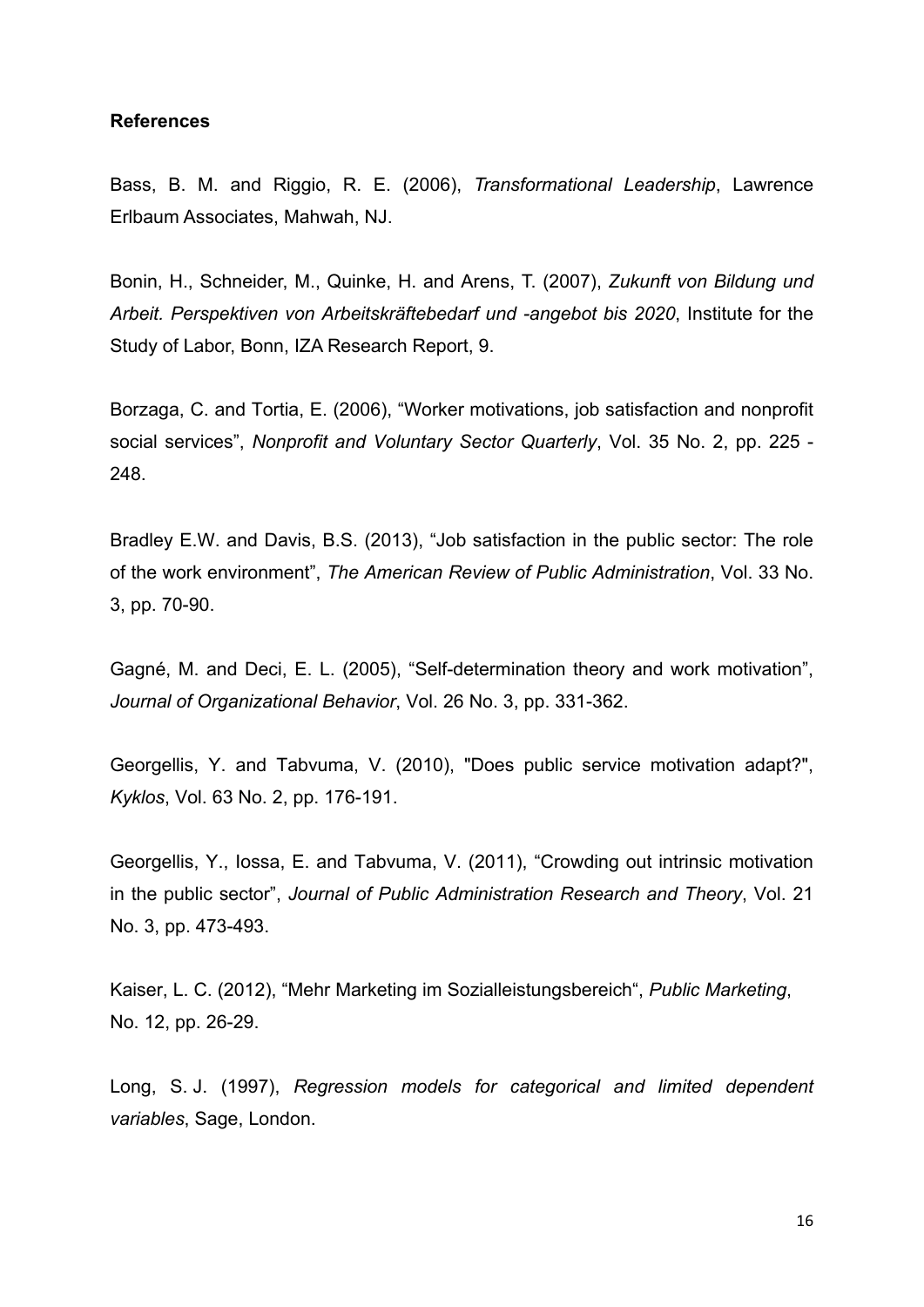Loveman, G. (1998), "Employee satisfaction, customer loyalty and financial performance", *Journal of Service Research*, Vol. 1 No. 1, pp. 18-31.

Pandey, S. K. and Stazyk, E. C. (2008), "Antecedents and correlates of public service motivation" in Perry, J. L. and Hondeghem, A. (Eds.), *Motivation in public management: The call of public service*, Oxford University Press, Oxford, pp. 101- 117.

Perry, J. L. and Wise, L. R. (1990), "The motivational bases of public service", *Public Administration Review*, Vol. 50 No. 3, pp. 367–373.

Perry, J., Hondeghem, L. and Wise, L. R. (2010), "Revisiting the motivational bases of public service: Twenty years of research and an agenda for the future", *Public Administration Review*, Vol. 70 No. 5, pp. 681-690.

Perry, J. L. and Vandenabeele, W. (2008), "Behavioral dynamics: Institutions, identities, and self-regulation" in Perry, J. L. and Hondeghem, A. (Eds.), *Motivation in public management: The call of public service*, Oxford University Press, Oxford, pp. 56-73.

Rashid, S. and Rashid, U. (2012),"Work motivation differences between public and private sector", *American International Journal of Social Science*, Vol. 1 No. 2, pp. 24-33.

Taylor, J. and Westover, J. H. (2011), "Job Satisfaction in the public service: The effects of public service motivation, workplace attributes and work relations", *Public Management Review*, Vol. 13 No. 5, pp. 731-753.

Tondorf, K. (2007), *Tarifliche Leistungsentgelte: Chance oder Bürde?*, Edition Sigma, Berlin.

Vera, D. and Crossan, M. (2004), "Strategic leadership and organizational learning", *Academy of Management Review*, Vol. 29 No. 2, pp. 222-240.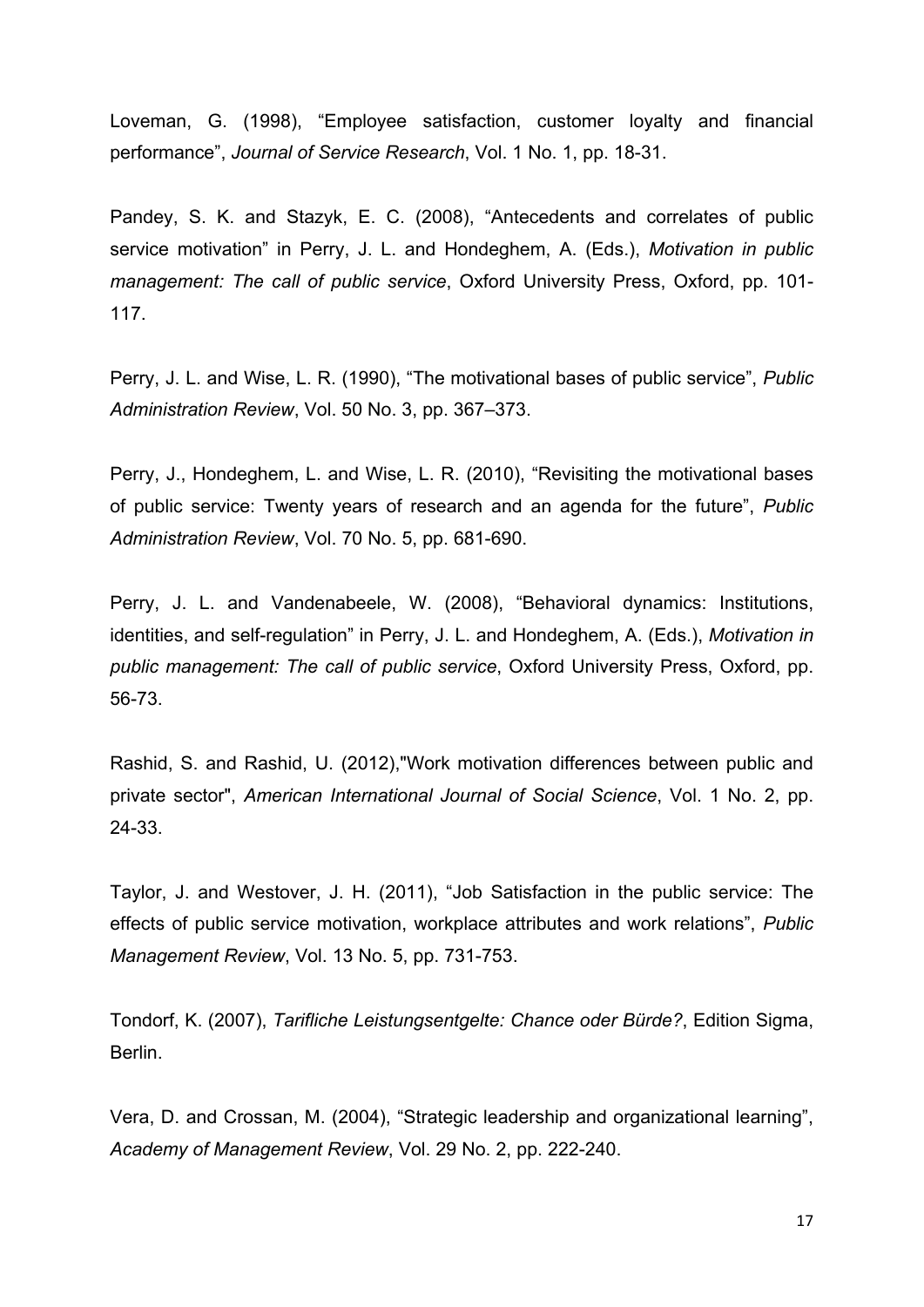Vesper, D. (2012), *Finanzpolitische Entwicklungstendenzen und Perspektiven des öffentlichen Dienstes in Deutschland*, Institut für Makroökonomie und Konjunkturforschung, Düsseldorf, IMK Study, 25.

Wagner, G. G. (2007), "Wie die 11er-Skala in das SOEP kam – Ein Beitrag zu den Problemen und Möglichkeiten multidisziplinärer Forschung und zugleich eine Fußnote zum Design der SOEP-Stichprobe", in Schwarze, J., Räbiger, J. and Thiede, R. (Eds.), *Arbeitsmarkt- und Sozialpolitikforschung im Wandel – Festschrift für Christof Helberger zum 65. Geburtstag*, Dr. Kovac, Hamburg, pp. 40-62.